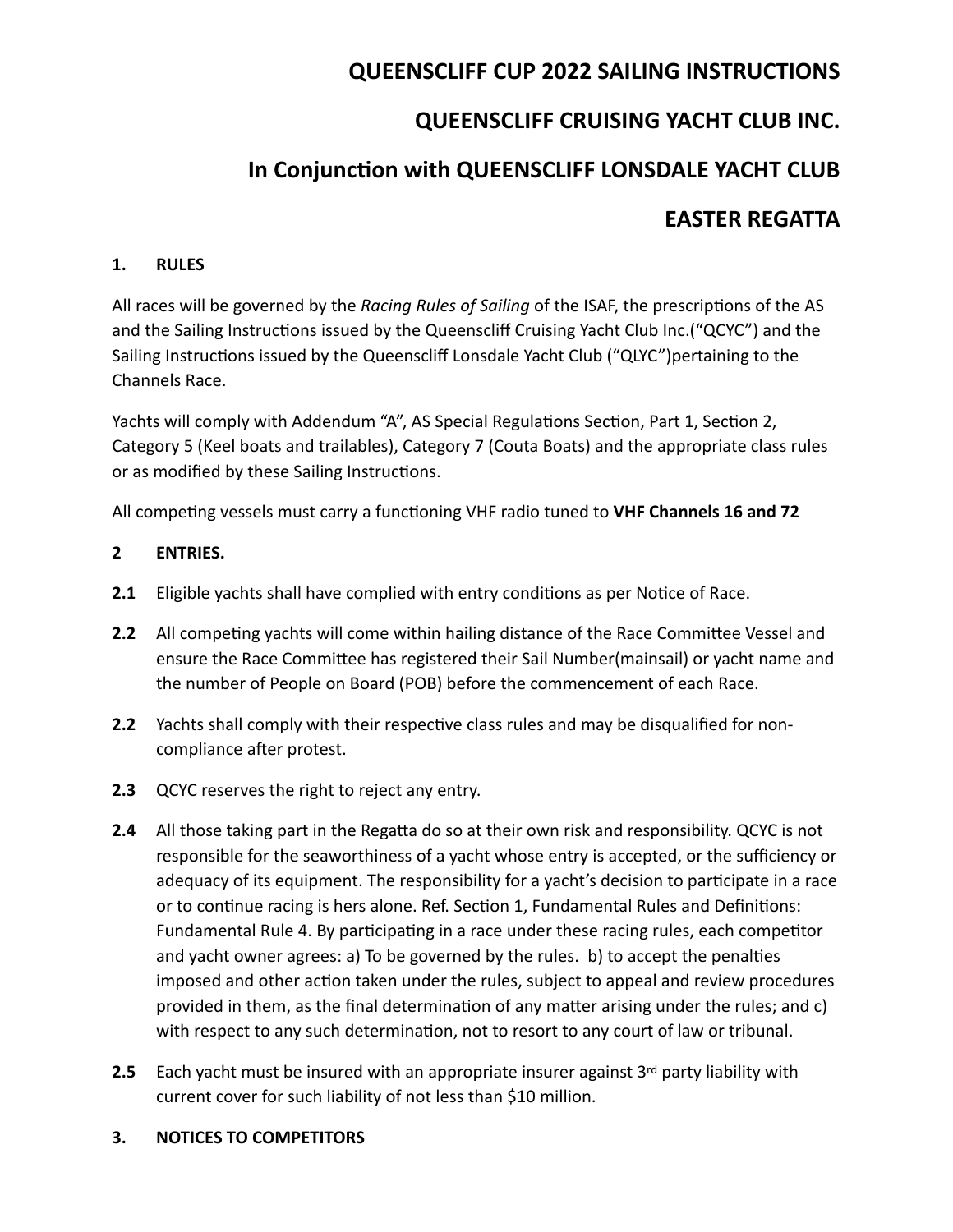**3.1** Notices to competitors will be posted on the QCYC notice board located on the ground floor of the clubhouse, and maybe repeated on VHF Channel 72. Any change to these Sailing Instructions including race schedules maybe advised by radio VHF Channel 72 up until 30 minutes before the scheduled warning time.

# **4. SIGNALS MADE ASHORE, OR BY RADIO.**

- **4.1** Signals made ashore will be displayed on a flag mast situated on the western balcony, upper storey of the QCYC Clubhouse. Those vessels not at the QCYC Wharf may be contacted by radio or text SMS.
- **4.2** When flag AP is displayed ashore, competitors will be advised by radio VHF Channel 72, or text SMS when it is lowered and the new starting time.

# **5. RACE SCHEDULE**

**5.1** Saturday 16th April Race 1 Warning 10:55hr. Warning 12:25 hr. Race 2 the Channels Race.

Sunday 17th April Race 3 Warning 10:55hr. Race 4 Warning after Race3. Race 5 Warning after Race 4.

- **5.2**. One extra race may be conducted on a particular day, at the discretion of the Race Committee.
- **5.3** The last Warning signal on each race day shall be made no later than 1530hr.
- **5.4.** All races to be counted toward the outcome of the Queenscliff Cup.
- **5.5.** Races 3 and 4 shall be counted toward the **Queenscliff Commodore's Trophy** involving Ladies Helms. The nominated female helm for the Ladies Helms Races shall be advised by radio VHF 72 to the Race Officer prior to the warnings for Races 3 and 4.

## **6. CLASS FLAG**

The Class flag shall be Code Flag R

## **7. COURSE AREA**

- **7.1** The Races 1, 3, 4 and 5 will be conducted in an area adjacent to the Queenscliff Harbour entrance, and to the East of Swan Island, refer to Addenda B. Race 2, the **Channels Race**, will be conducted in an area adjacent to the Queenscliff Harbour entrance, North to the West Channel Pile, St. Leonards Pier and the Coles Channel, refer to Addendum C, the QLYC Channels Course 2021/2022
- **7.2.** Competitors are reminded to observe the right of way of commercial vessels, especially the **Sorrento-Queenscliff Car Ferry**, commercial dive/tour vessels and the restrictions associated with moored fishing boats.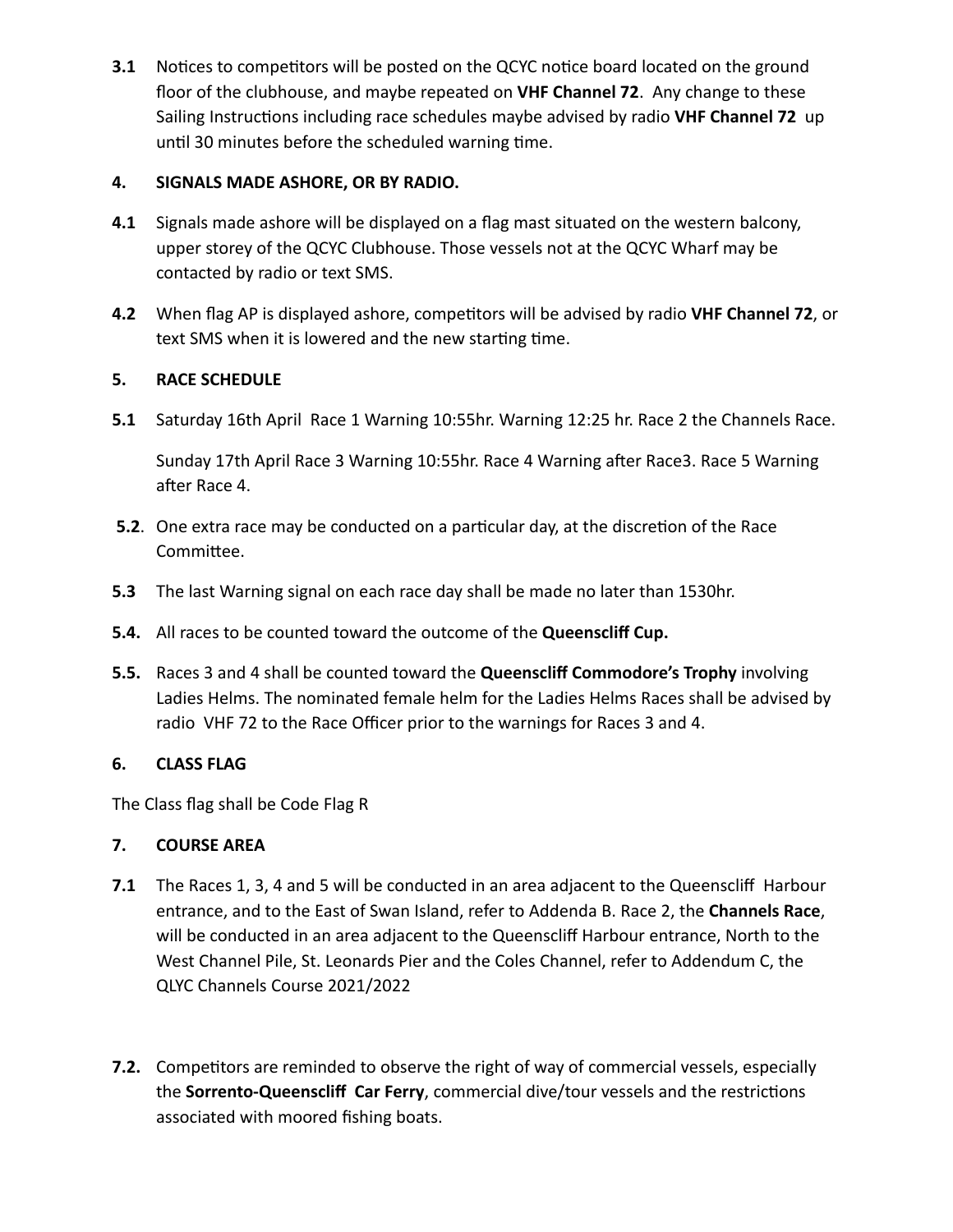- **7.3.** All competing vessels must pass to the **East or Seaward** of the red pile at the entrance to the Queenscliff cut.
- **7.4.** The courses are in an area experiencing strong tidal currents and flows, and this can be hazardous to yachts rounding fixed marks. Each Skipper should note tidal conditions on race days.

# **8. MARKS**

- **8.1.** The courses will be around fixed marks; refer to Addendums A and B for approximate positions and courses. Fixed Marks involved in the courses for Races 1,3,4 and 5 shall include QA, Swan Spit (SS), WC Pile #2, WC Pile#3 and an anchored buoy, designated Wedge Buoy, a blue and white buoy with a yellow stripe and black letters "QLYC", approximately 100m to the West of the Wedge. All marks in courses 1 to 8 shall be rounded to Port see Addendum B. The longer Race course may include Swan Spit, WC Pile #4, Pope's Eye Annulus, Pope's Eye Mark, Parks Inner, Draper's, Q Creek Mark. The Marks' latitude and longitude may be referred to in Addendum D4.
- **8.2 COURSES**. The course to be sailed in any given Race with the exception of the Channels Race shall be designated by the appropriate **Numeral Pendant** displayed on the Committee Vessel and may be communicated prior to the Warning signal via VHF Channel **72.** The Channels Race Course shall be designated by the Code letters C over H.

# **9. THE START**

The Start shall be between an orange flag or shape on the Race Committee Vessel "Rat Race" or nominated committee vessel for the day, positioned at the starboard end of the start line, and a mark of the course or red/orange buoy situated at right angles to the true wind (where possible). 

## 10. THE FINISH

The Finishing Line shall be between the QCYC/QLYC burgees displayed on the Committee Boat and a red/orange buoy or mark of the course.

# 11. SHORTENED OR ABANDONED RACE AFTER THE START

A Shortened Course and/or Abandoned Course after the Start will be signalled in accordance with RRS rule 32 and Race Signals at a mark of the course.

## **12. TIME LIMIT**

A Time Limit of 2 (Two) hours will be set for each Race with the exception of the Channels Race, whose Time Limit will be advised prior to the Start of Race 2

## **13. SCORING**

Scoring shall be based on PHS. The handicap will be based on a BCH instituted for subsequent races. No yacht shall use a spinnaker in Races 3 to 5 unless flown and set in Race 1.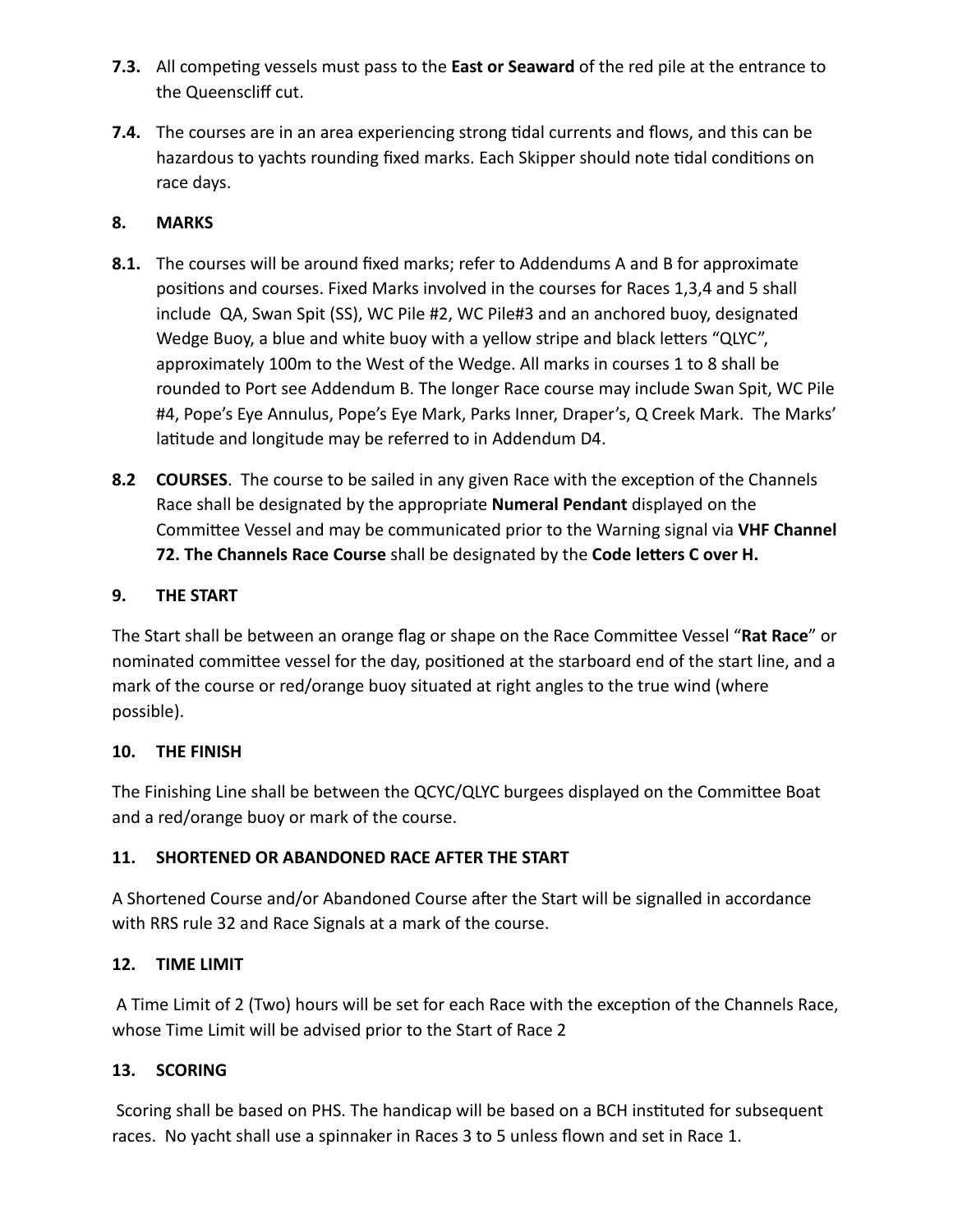#### **14. PRESENTATION**

The Presentation of trophies will be held after the last race on the 17th of April (unless there is a resail on Monday the 18<sup>th</sup>) in the Clubhouse at a time to be announced by the Race Director, Club Captain Michael Phelan.

## **15. PROTESTS**

Protests may be lodged with the Race Director.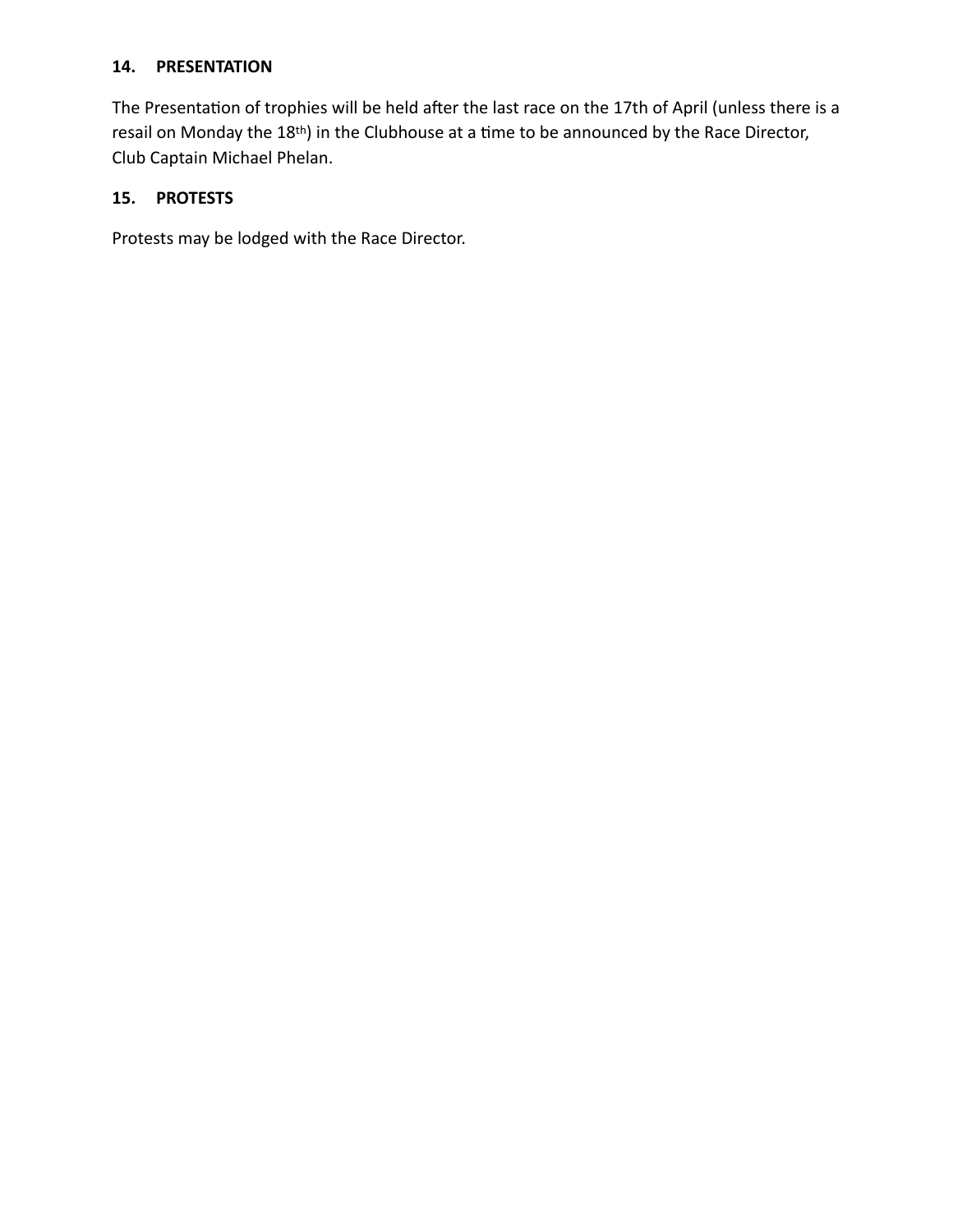#### ADDENDUM B; THE COURSES



Start(near QA)->Wedge->Swan Spit->QA->Wedge->Finish.~4.5nm

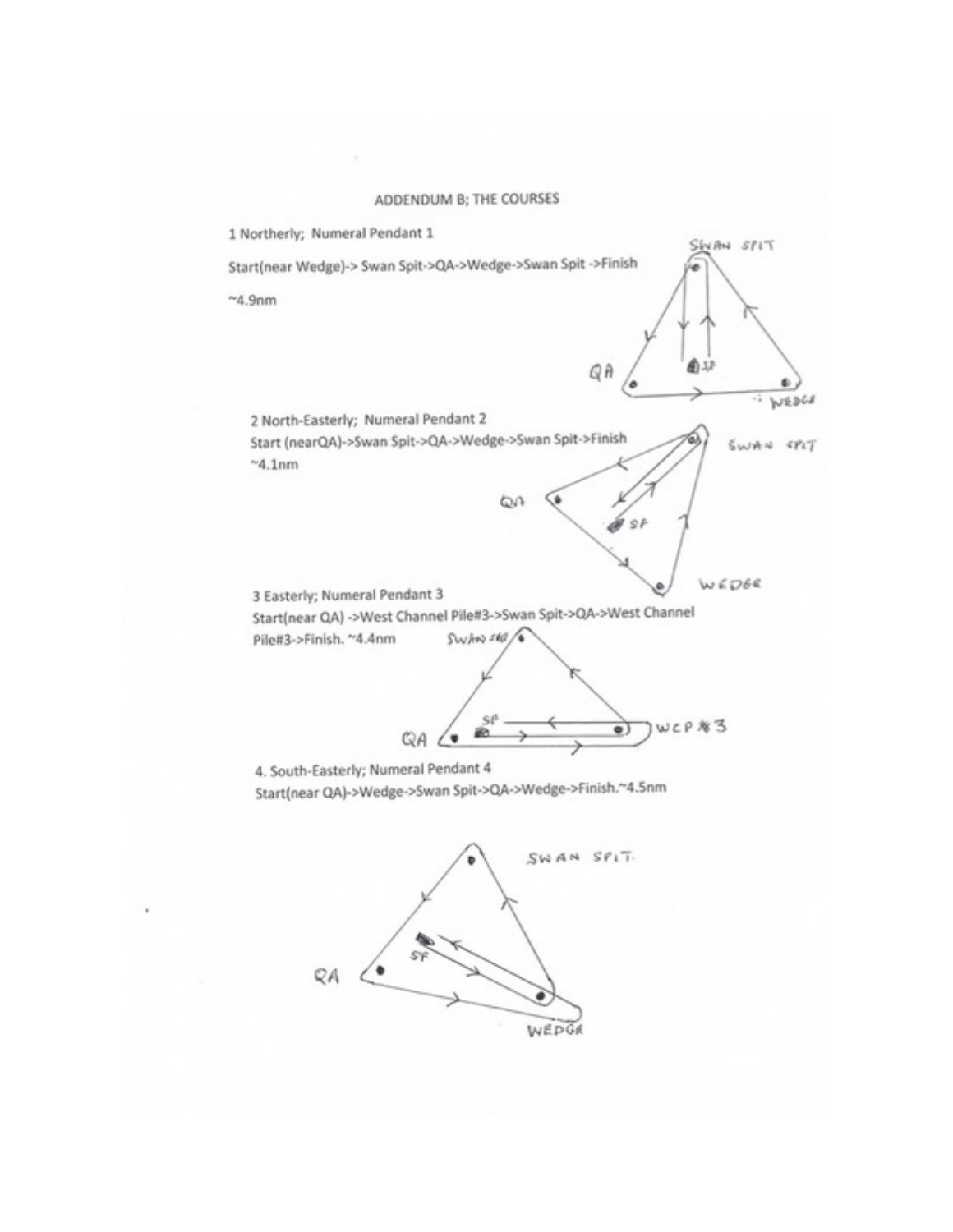

 $l$ , wcp  $*3$ 7. Westerly; Numeral pendant 7 Start(near West Channel Pile#3)->QA->Wedge->West Channel Pile#3->QA->Finish. ~4.8nm C'H



ø,



¥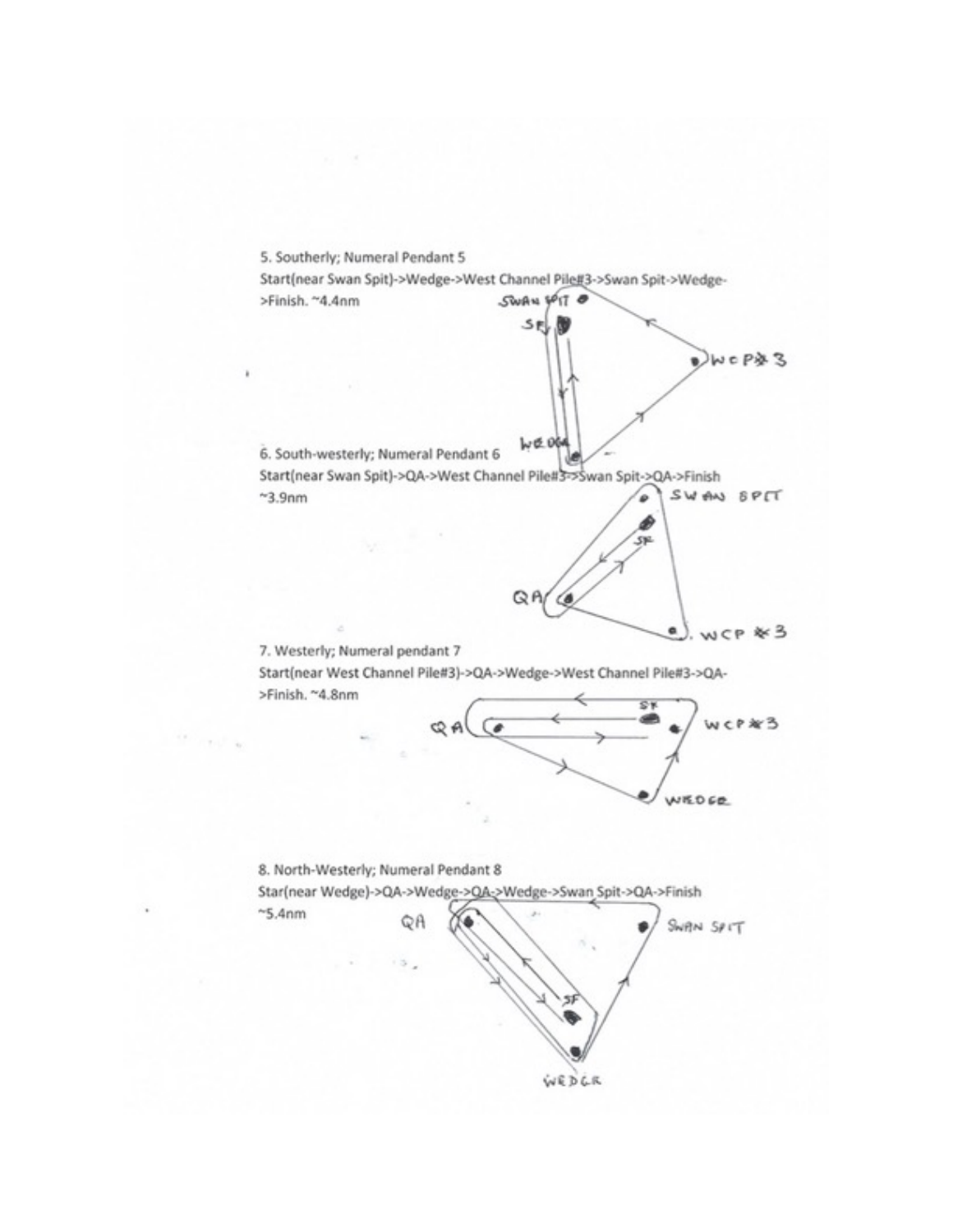

QLYC Channels Course 2021/22 Distance 16 NM Note: All channel markers must be complied with. Grass Beds Start West Channel No 4 Port West Channel No 6 Port West Channel No 8 Port West Channel No 10 Port West Channel Pile Port Red Pile off the St Leonards Pier Port All Coles Channel green markers Port Coles Channel pile or "White Lady" Port Swan Spit Starboard

Grass Bed Finish